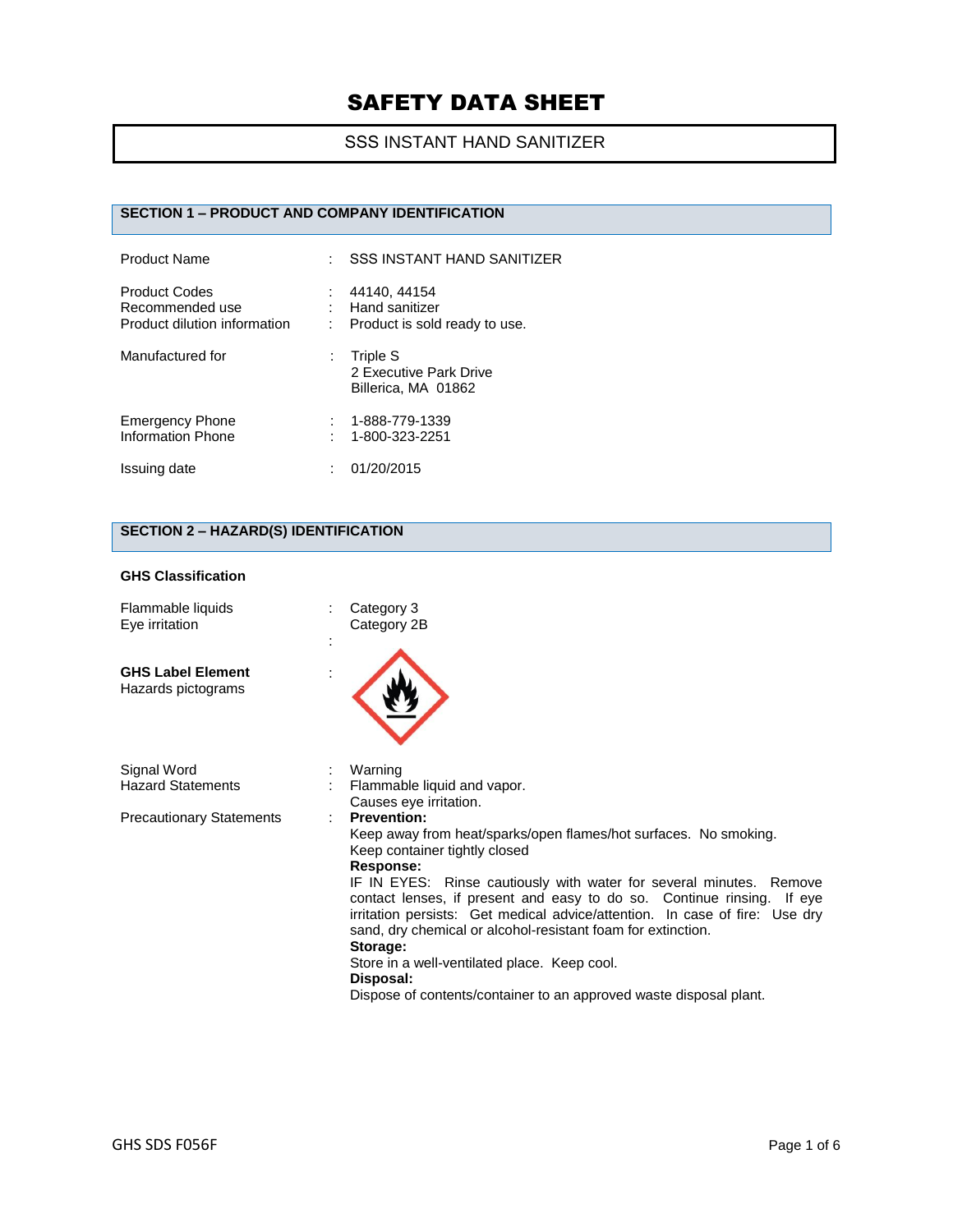## INSTANT HAND SANITIZER

| <b>SECTION 3 - COMPOSITION / INFORMATION ON INGREDIENTS</b> |         |                                                                                                                                            |  |  |
|-------------------------------------------------------------|---------|--------------------------------------------------------------------------------------------------------------------------------------------|--|--|
| Pure substance/mixture                                      | Mixture |                                                                                                                                            |  |  |
| <b>Chemical Name</b>                                        | CAS-No. | Concentration (%)                                                                                                                          |  |  |
| <b>ETHANOL</b>                                              | 64-17-5 | 65-70                                                                                                                                      |  |  |
| PROPYLENE GLYCOL                                            | 57-55-6 | $0 - 5$                                                                                                                                    |  |  |
|                                                             |         |                                                                                                                                            |  |  |
| <b>SECTION 4 - FIRST AID MEASURES</b>                       |         |                                                                                                                                            |  |  |
| In case of eye contact                                      |         | Flush eyes under eyelids with plenty of cool water for at least 15 minutes. If<br>irritation persists, seek medical/advice attention.      |  |  |
| In case of skin contact                                     |         | If irritation persists, wash with water.                                                                                                   |  |  |
| If ingested                                                 |         | Contact a physician or Poison Control Center immediately. Do not induce<br>vomiting never give anything by mouth to an unconscious person. |  |  |
| If inhaled                                                  |         | Get medical attention if symptoms occur.                                                                                                   |  |  |
| Protection of first-aiders                                  |         | No special precautions are necessary.                                                                                                      |  |  |
| Notes to physicians                                         |         | Treat symptomatically.                                                                                                                     |  |  |

## **SECTION 5 – FIRE-FIGHTING MEASURES**

| Suitable extinguishing media                      | $\mathbb{Z}^{\mathbb{Z}}$ | Use extinguishing measures that are appropriate to local circumstances and<br>the surrounding environment.                                                                                                                           |
|---------------------------------------------------|---------------------------|--------------------------------------------------------------------------------------------------------------------------------------------------------------------------------------------------------------------------------------|
| Unsuitable extinguishing<br>media                 |                           | High volume water jet.                                                                                                                                                                                                               |
| Specific hazards during<br>firefighting           |                           | : Fire Hazard.<br>Keep away from heat sources of ignition.<br>Flash back possible over considerable distance.<br>Beware of vapors accumulating to form explosive concentrations.<br>Vapors can accumulate in low areas.              |
| Hazardous combustions<br>products                 |                           | Carbon oxides                                                                                                                                                                                                                        |
| Special protective equipment<br>for fire-fighters |                           | Use personal protective equipment.                                                                                                                                                                                                   |
| Specific extinguishing<br>methods                 |                           | Use water spray to cool unopened containers. Fire residues and<br>contaminated fire extinguishing water must be disposed of in accordance<br>with local regulations. In the event of fire and/or explosion, do not breathe<br>fumes. |

## **SECTION 6 – ACCIDENTAL RELEASE MEASURES**

| Personal precautions                                | Remove all sources of ignition. Ensure clean-up is conducted by trained<br>personnel only. Refer to protective measures listed in Section 7 and 8.                                                                                       |
|-----------------------------------------------------|------------------------------------------------------------------------------------------------------------------------------------------------------------------------------------------------------------------------------------------|
| Environmental precautions<br>Methods of cleaning up | Do not allow contact with soil, surface or ground water.<br>Eliminate all ignition sources if safe to do so. Stop leak if safe to do so.                                                                                                 |
|                                                     | Contain spillage, and then collect with non-combustible absorbent material<br>(e.g., sand earth, diatomaceous earth, vermiculite) and place in container<br>for disposal according to local, state, and federal regulations (See Section |
|                                                     | 13). Flush away traces with water. For large spills, dike spilled material or<br>otherwise contain material to ensure runoff does not reach a waterway.                                                                                  |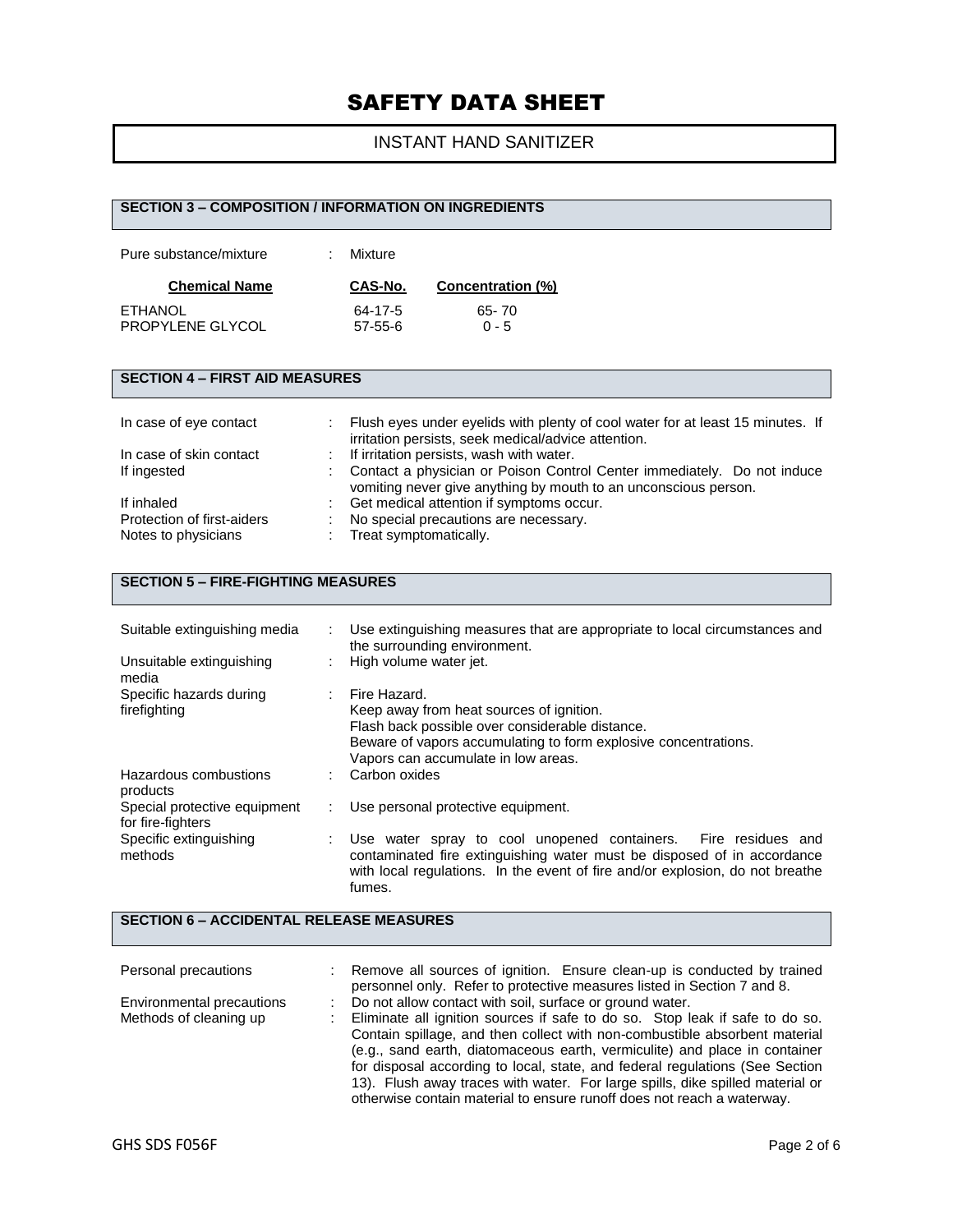## INSTANT HAND SANITIZER

| <b>SECTION 7 - HANDLING AND STORAGE</b> |  |                                                                                                                                                                                                                                                                          |
|-----------------------------------------|--|--------------------------------------------------------------------------------------------------------------------------------------------------------------------------------------------------------------------------------------------------------------------------|
| Handling                                |  | Avoid contact with eyes. Take necessary action to avoid static electricity<br>discharge (which might cause ignition of organic vapors). Keep away from<br>fire, sparks and heated surfaces. Wash hands thoroughly after handling.<br>Use only with adequate ventilation. |
| Storage                                 |  | Keep away from heat and sources of ignition. Keep in a cool, well-<br>ventilated place. Keep away from oxidizing agents. Keep out of reach of<br>children. Keep container tightly closed. Store in suitable labeled<br>containers.                                       |
| Storage temperature                     |  | 0 degree C to 45 degree C                                                                                                                                                                                                                                                |

#### **SECTION 8 – EXPOSURE CONTROLS / PERSONAL PROTECTION**

Ingredients with workplace control parameters.

| <b>Ingredients</b>                                                 | CAS-No.                             | Form of                                | <b>Permissible</b>                                                                                                                                                                                                           | <b>Basis</b>                                                                 |
|--------------------------------------------------------------------|-------------------------------------|----------------------------------------|------------------------------------------------------------------------------------------------------------------------------------------------------------------------------------------------------------------------------|------------------------------------------------------------------------------|
|                                                                    |                                     | <b>Exposure</b>                        | <b>Concentration</b>                                                                                                                                                                                                         |                                                                              |
| <b>ETHANOL</b><br><b>ETHANOL</b><br>PROPYLENE GLYCOL               | 64-17-5<br>64-17-5<br>$57 - 55 - 6$ | <b>TWA</b><br><b>TWA</b><br><b>TWA</b> | $1000$ ppm<br>1900 mg/m3<br>$10 \text{ mg/m}$                                                                                                                                                                                | <b>ACGIH STEL</b><br><b>OSHA</b><br><b>NIOSH</b>                             |
| <b>Engineering measures</b>                                        | airborne contamination.             |                                        |                                                                                                                                                                                                                              | Good general ventilation should be sufficient to control workers exposure to |
| Personal protection<br>Eyes<br>Hands<br><b>Skin</b><br>Respiratory |                                     |                                        | Eye protection should be used when splashing may occur.<br>No protective equipment is needed under normal use.<br>No protective equipment is needed under normal use.<br>No protective equipment is needed under normal use. |                                                                              |

### **SECTION 9 – PHYSICAL AND CHEMICAL PROPERTIES**

| Upper/lower flammability limits: N/A                       |
|------------------------------------------------------------|
| Vapor pressure: N/A                                        |
| Vapor density: N/A                                         |
| Relative density: No data available.                       |
| Solubility (ies): No data available.                       |
| Partition coefficient: n-octanol/water: No data available. |
| Auto ignition temperature: N/A                             |
| Decomposition temperature: No data available.              |
| Viscosity: 70,000 CPS @ 77 F; 25 C                         |
|                                                            |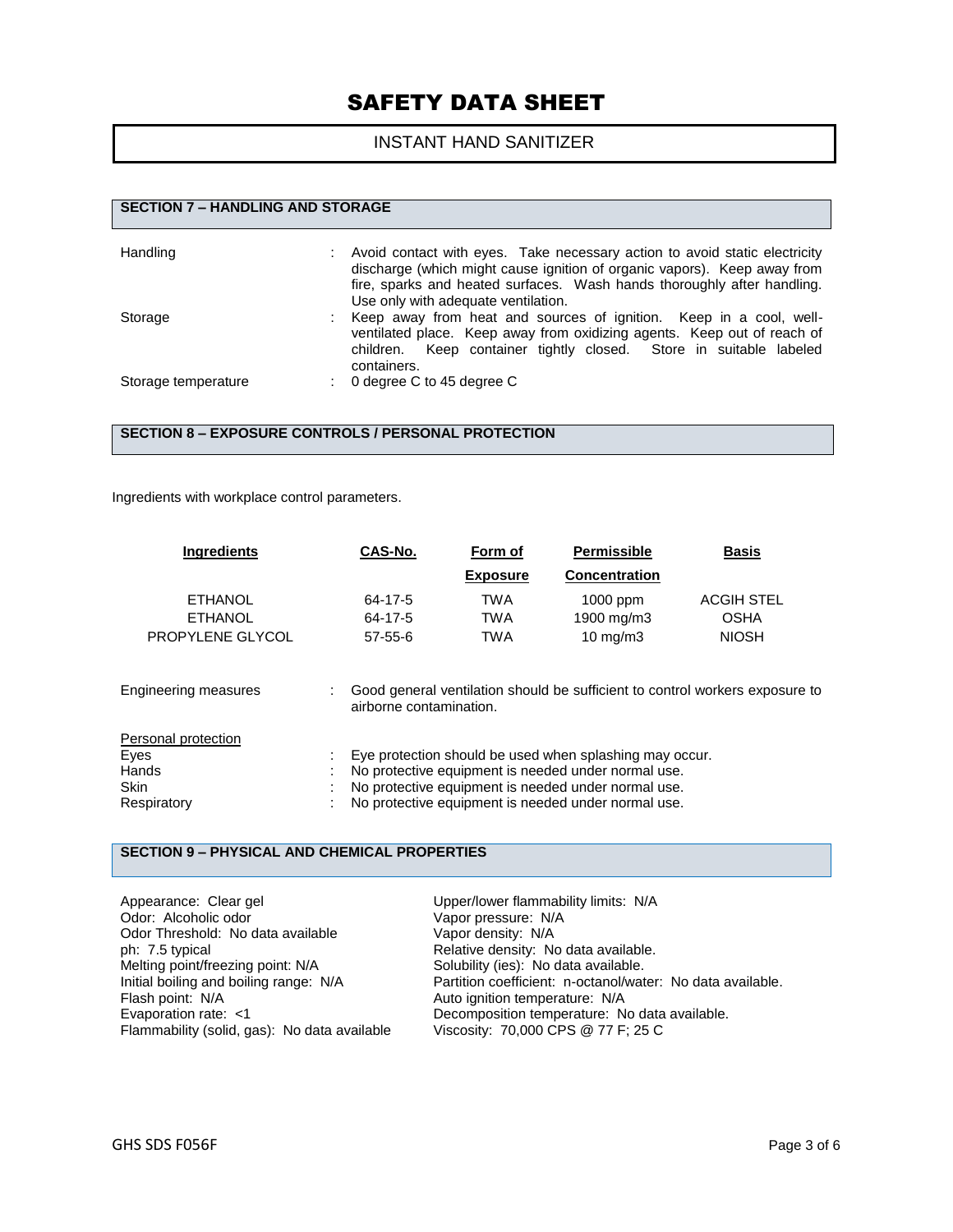## INSTANT HAND SANITIZER

### **SECTION 10 – STABILITY AND REACTIVITY**

| Stability<br>Possibility of hazardous<br>reactions | ÷. | The product is stable under normal conditions.<br>: No dangerous reaction is known under conditions of normal use. |
|----------------------------------------------------|----|--------------------------------------------------------------------------------------------------------------------|
| Conditions to avoid                                |    | $\therefore$ Heat, flames, and sparks.                                                                             |
| Incompatible materials                             |    | None known.                                                                                                        |
| Hazardous decomposition<br>products                |    | : Carbon oxides                                                                                                    |

### **SECTION 11 – TOXICOLOGICAL INFORMATION**

| Information on likely routines | ٠<br>٠ |  |
|--------------------------------|--------|--|
| of exposure                    |        |  |

: Inhalation, eye contact, skin contact.

#### **Potential Health Effects**

| Eyes                                  | Cause of irritation.                                                                                                                        |
|---------------------------------------|---------------------------------------------------------------------------------------------------------------------------------------------|
| <b>Skin</b>                           | Health injuries are not known or expected under normal use.                                                                                 |
| Ingestion                             | Health injuries are not known or expected under normal use.                                                                                 |
| Inhalation                            | Health injuries are not known or expected under normal use.                                                                                 |
| Chronic exposure                      | Health injuries are not known or expected under normal use.                                                                                 |
| <b>Experience with Human Exposure</b> |                                                                                                                                             |
| Eye contact                           | Redness, irritation.                                                                                                                        |
| Skin contact                          | No symptoms known or expected.                                                                                                              |
| Ingestion                             | No symptoms known or expected.                                                                                                              |
| Inhalation                            | No symptoms known or expected.                                                                                                              |
| <b>Toxicity</b>                       |                                                                                                                                             |
| Acute oral toxicity                   | Acute toxicity estimate: >5,000 mg/kg                                                                                                       |
| Acute inhalation toxicity             | No data available                                                                                                                           |
| Acute dermal toxicity                 | Acute toxicity estimate: >5,000 mg/kg                                                                                                       |
| Skin corrosion/irritation             | No data available                                                                                                                           |
| Serious eye damage/eye<br>irritation  | Mild eye irritation.                                                                                                                        |
| Respiratory or skin<br>sensitization  | No data available.                                                                                                                          |
| Carcinogenicity                       |                                                                                                                                             |
| <b>IARC</b>                           | No component of this product present at levels greater than or equal to 0.1%                                                                |
|                                       | is identified as a probable, possible or confirmed human carcinogen by<br>IARC.                                                             |
| <b>OSHA</b>                           | No ingredient of this product presents at levels greater than or equal to 0.1%                                                              |
|                                       | is identified as a carcinogen or potential carcinogen by OSHA.                                                                              |
| <b>NTP</b>                            | No ingredient of this product present at levels greater than or equal to 0.1%<br>is identified as a known or anticipated carcinogen by NTP. |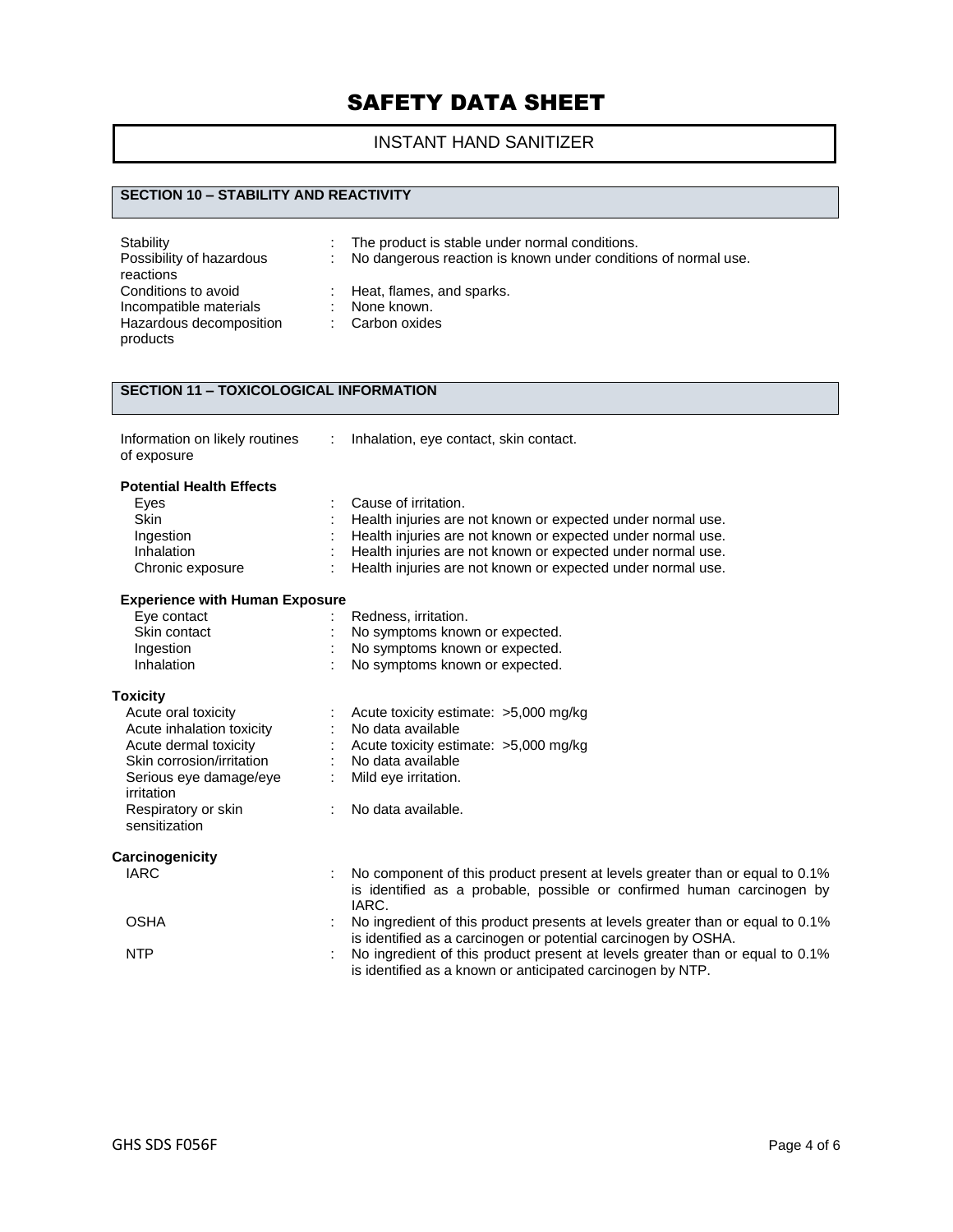### INSTANT HAND SANITIZER

| <b>SECTION 12 - ECOLOGICAL INFORMATION</b>                 |                                                                                                                                                                                                                                                                                                      |
|------------------------------------------------------------|------------------------------------------------------------------------------------------------------------------------------------------------------------------------------------------------------------------------------------------------------------------------------------------------------|
| <b>Ecological Tests</b>                                    | Data is not available.                                                                                                                                                                                                                                                                               |
| Environmental Impact                                       | The product ingredients are expected to be safe for the environment at the<br>concentrations predicted under normal use and accidental spill scenarios.<br>Packaging components are compatible with the conventional solid waste<br>management practices.                                            |
| <b>SECTION 13 - DISPOSAL CONSIDERATIONS</b>                |                                                                                                                                                                                                                                                                                                      |
| Disposal methods                                           | The product should not be allowed to enter drains, water courses or the soil.<br>When possible recycling is preferred to disposal or incineration. If recycling<br>is not practicable, dispose of in compliance with local regulations. Dispose<br>of wastes in an approved waste disposal facility. |
| Disposal considerations                                    | Dispose of as unused product. Empty containers should be taken to an<br>approved waste handling site for recycling or disposal. Do not reuse empty<br>containers.                                                                                                                                    |
| RCRA - Resource<br><b>Conservation and Recovery</b><br>Act | D001 (Ignitable)                                                                                                                                                                                                                                                                                     |

## **SECTION 14 – TRANSPORT INFORMATION**

Certain shipping modes or package sizes may have exceptions from the transport regulations. The classification provided may not reflect those exceptions and may not apply to all shipping modes or package sizes. The shipper / consignor / sender are responsible to ensure that the packaging, labeling, and markings are in compliance with the selected mode of transport.

| <b>Shipment</b> | <b>Identification Number</b> | <b>Proper Shipping Name</b> | <b>Hazardous</b><br><b>Classification</b> | Packaging<br>Group |
|-----------------|------------------------------|-----------------------------|-------------------------------------------|--------------------|
| US DOT          | None                         | <b>CONSUMER COMMODITY</b>   | ORM-D                                     | <b>None</b>        |
| IATA (Air)      | <b>ID8000</b>                | <b>CONSUMER COMMODITY</b>   | 9                                         | N/A                |
| IMDG (Vessel)   | Un1170                       | ETHANOL SOLUTION            | 3                                         | III, LTD QTY       |